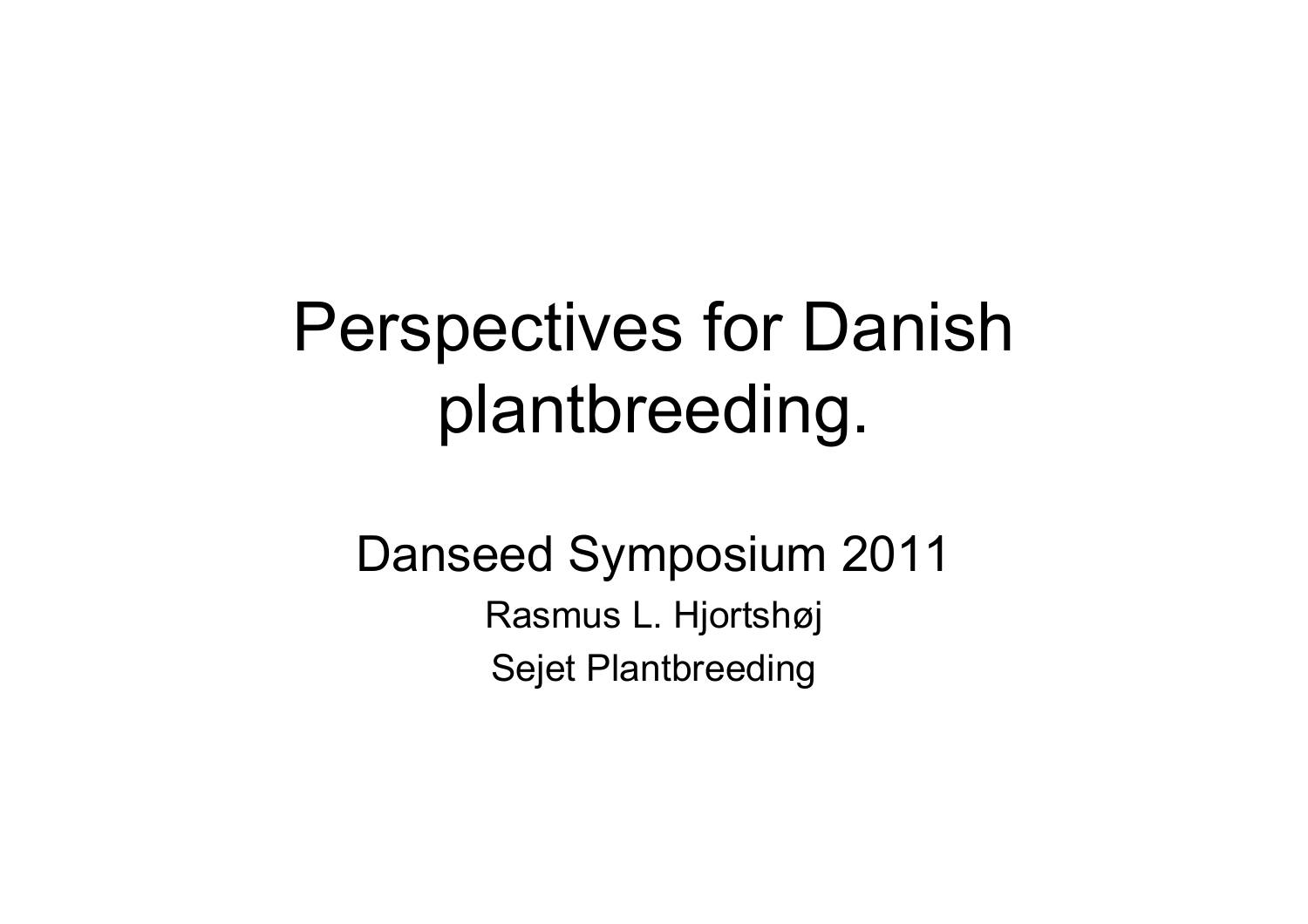### Why PVP-protection? Why seed certification?



















Rasmus L. Hjortshøj, Sejet Planteforædling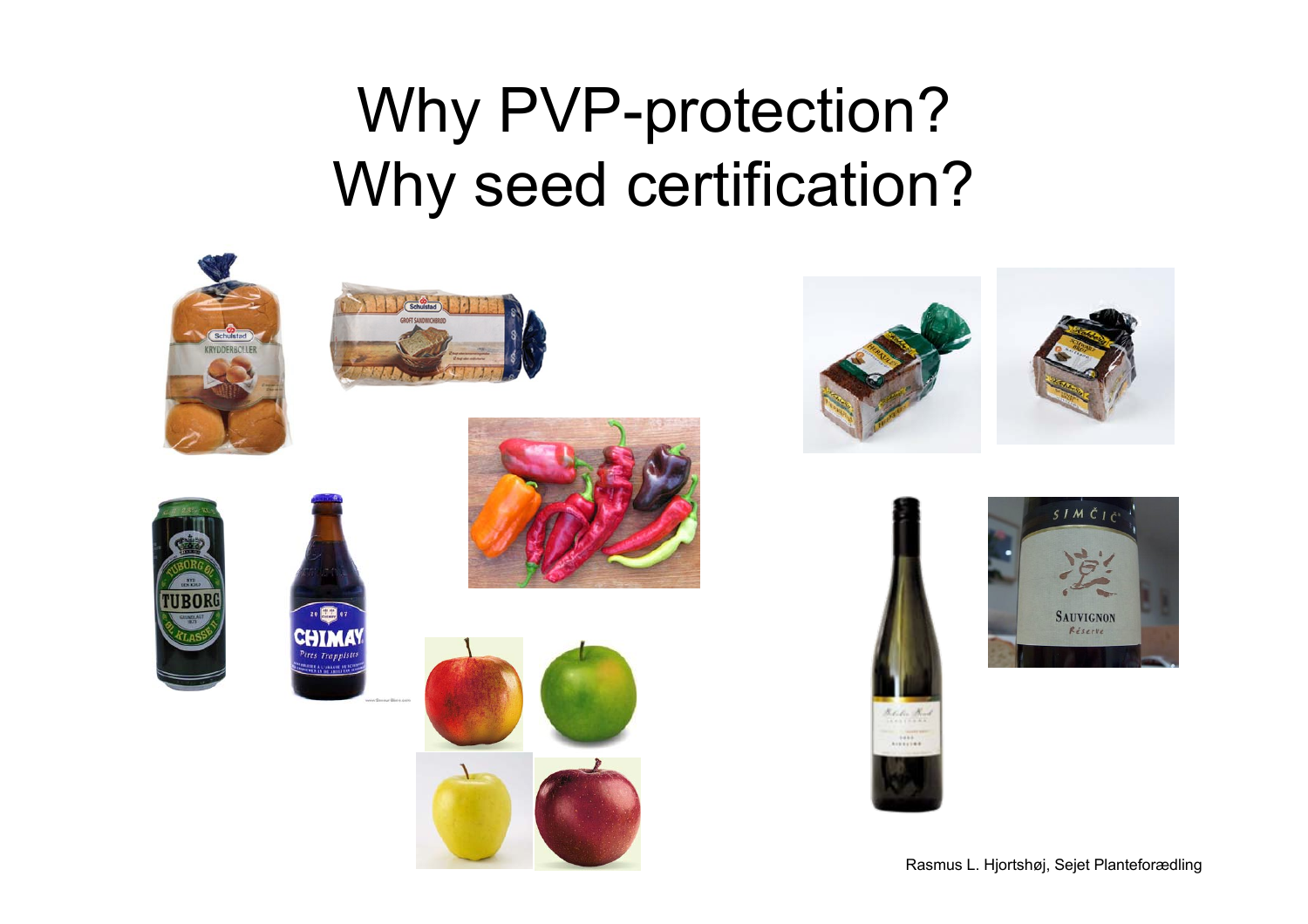

Rasmus L. Hjortshøj, Sejet Planteforædling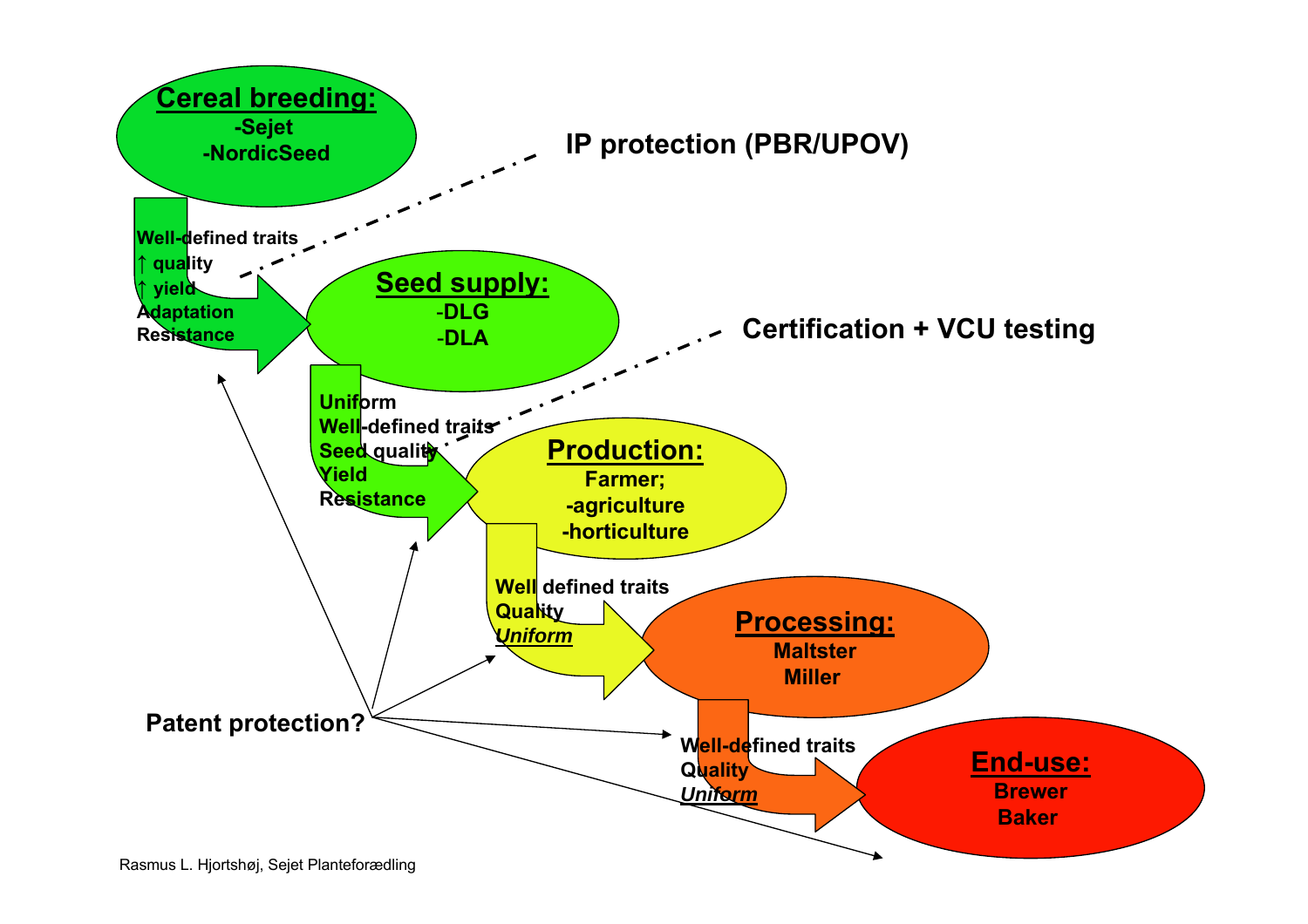#### **Perspectives related to choice of technique**

|                             | Conventional                                                                                       | <b>Biotech assisted</b>                                                                                   | <b>Biotech using GMO</b>                                                                                                                                |
|-----------------------------|----------------------------------------------------------------------------------------------------|-----------------------------------------------------------------------------------------------------------|---------------------------------------------------------------------------------------------------------------------------------------------------------|
| <b>Biological process</b>   | Limited (almost) within same<br>species. Genomic linkage.<br>General enhancement of the<br>genome. | As conventional, but<br>targeted towards single<br>genes and traits. Includes<br>mutation techniques & DH | So mainly single-gene traits.<br>Possibility for pyramiding<br>genes. Independent of<br>genomic linkage.                                                |
| Registration                | DUS + VCU - established                                                                            | DUS + VCU - established                                                                                   | DUS + VCU - value difficult.<br>special testing.                                                                                                        |
| IP & protection             | Europe - PVP + trademarks                                                                          | Europe - PVP +<br>trademarks. Methodbased<br>patents                                                      | Patents - based on trait<br>and/or method                                                                                                               |
| Regulation & stewardship    | Regulated via PVP,<br>varietylisting and seed<br>certification                                     | As conventional                                                                                           | As conventional + special<br>regulation and stewardship (ex<br>co-existence)                                                                            |
| Monitoring & labelling      | Usually none                                                                                       | Usually none                                                                                              | High demands                                                                                                                                            |
| Insurance                   | Normal                                                                                             | Normal                                                                                                    | <b>COMPACT</b> solution demands<br>restoration of biodiversity -<br>almost impossible to calculate<br>risks and compensations!<br>= very high premiums. |
| competition- monopolization | Breeders exempetion garantie<br>competition/prevent<br>monopolization                              | Depends on future IP<br>system!                                                                           | So far limiting competition and<br>enhancing monpolization -<br>based on current patent law!                                                            |
| Return of investment        | Possible - requires good<br>breeding programme and<br>royalty collection                           | Depends on future IP and<br>royalty collection systems.                                                   | Good chance under patent<br>practice – depends on trait<br>development.                                                                                 |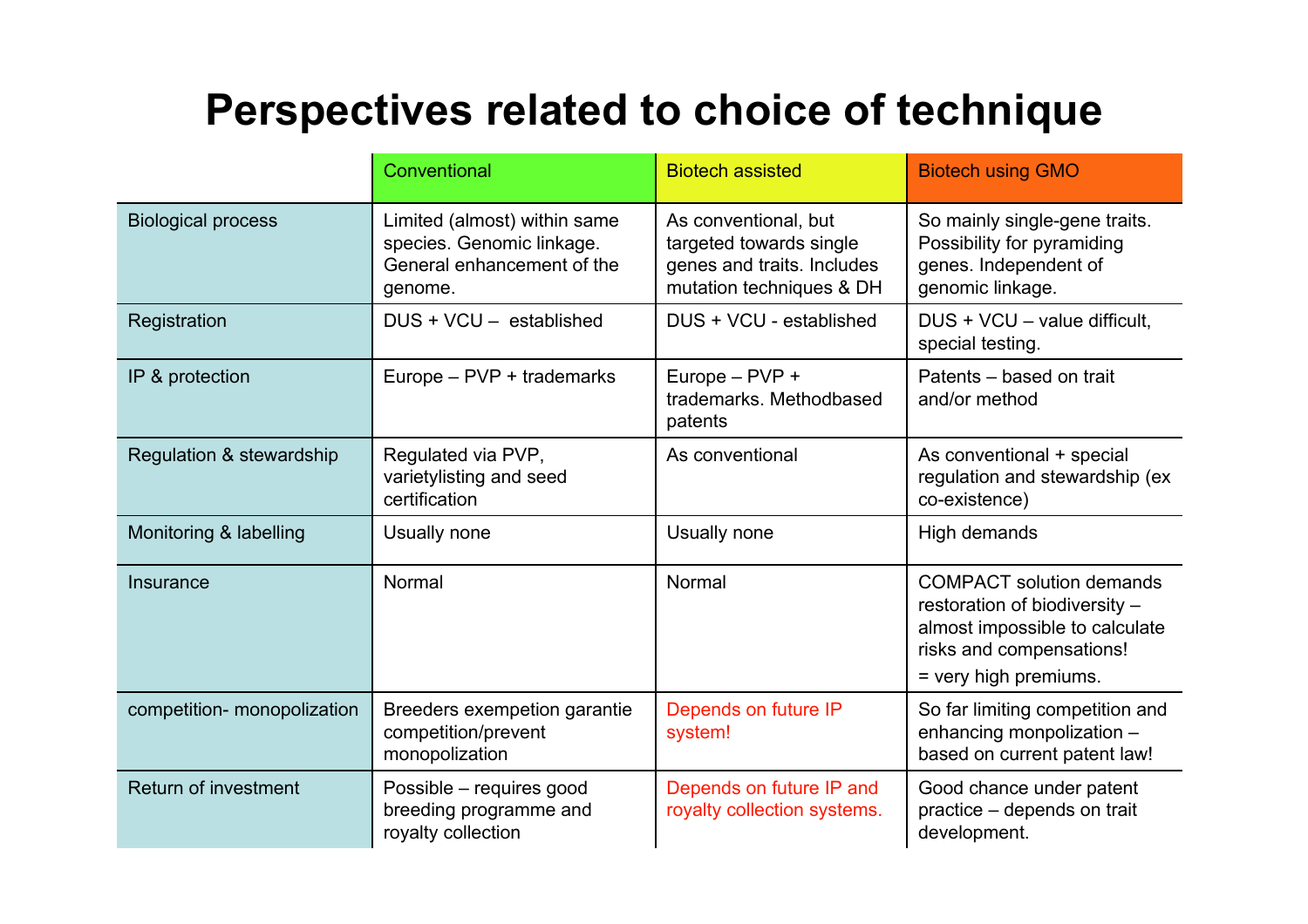### **Future demands for a balancedprotection system!?**

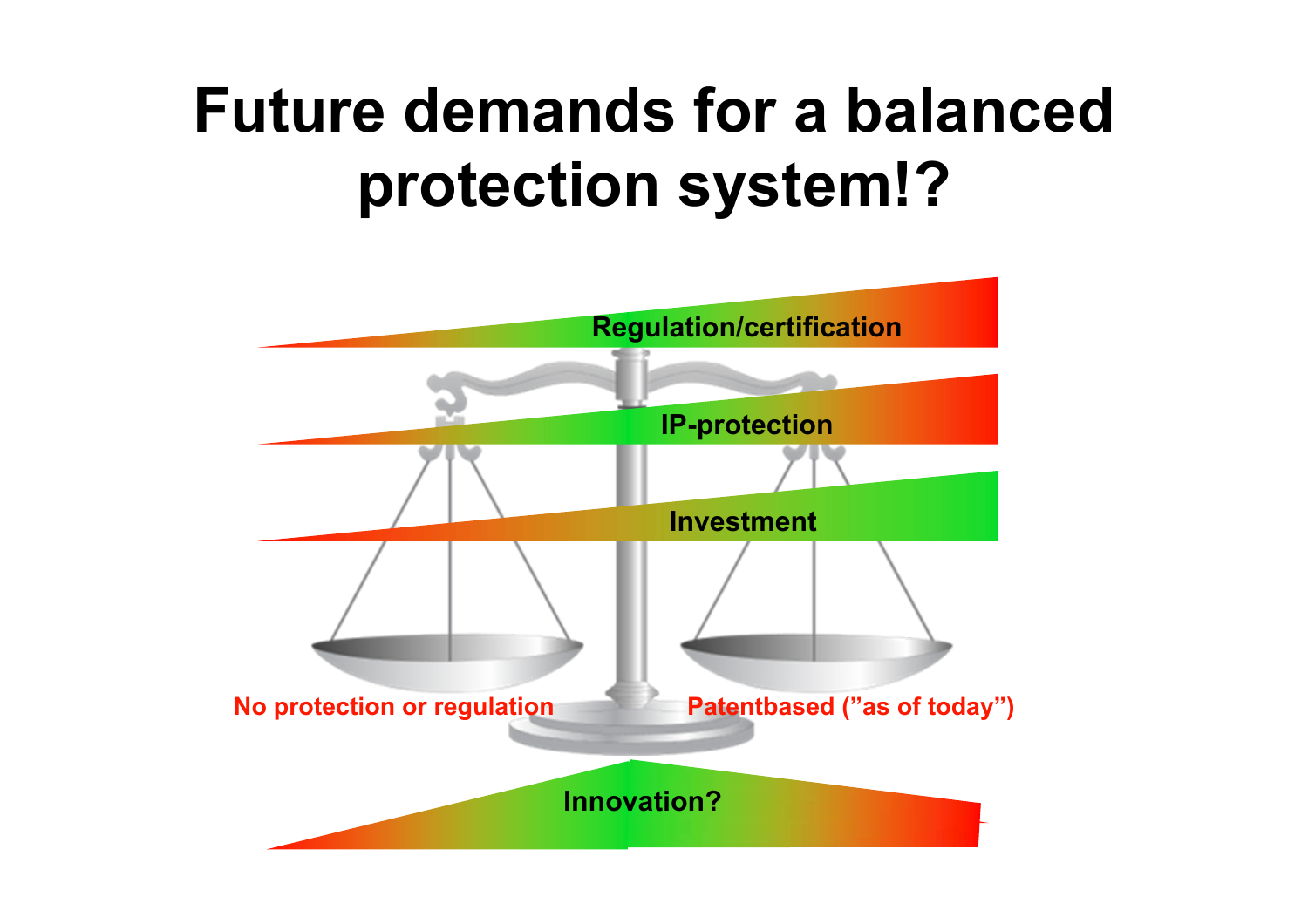## **Future demands for a balancedprotection system!?**

- **- Prevent monopolization – increase competition.**
- **Protect developments and secure future innovation.**
- **Increase investments.**
- **Secure farmers right over product!**